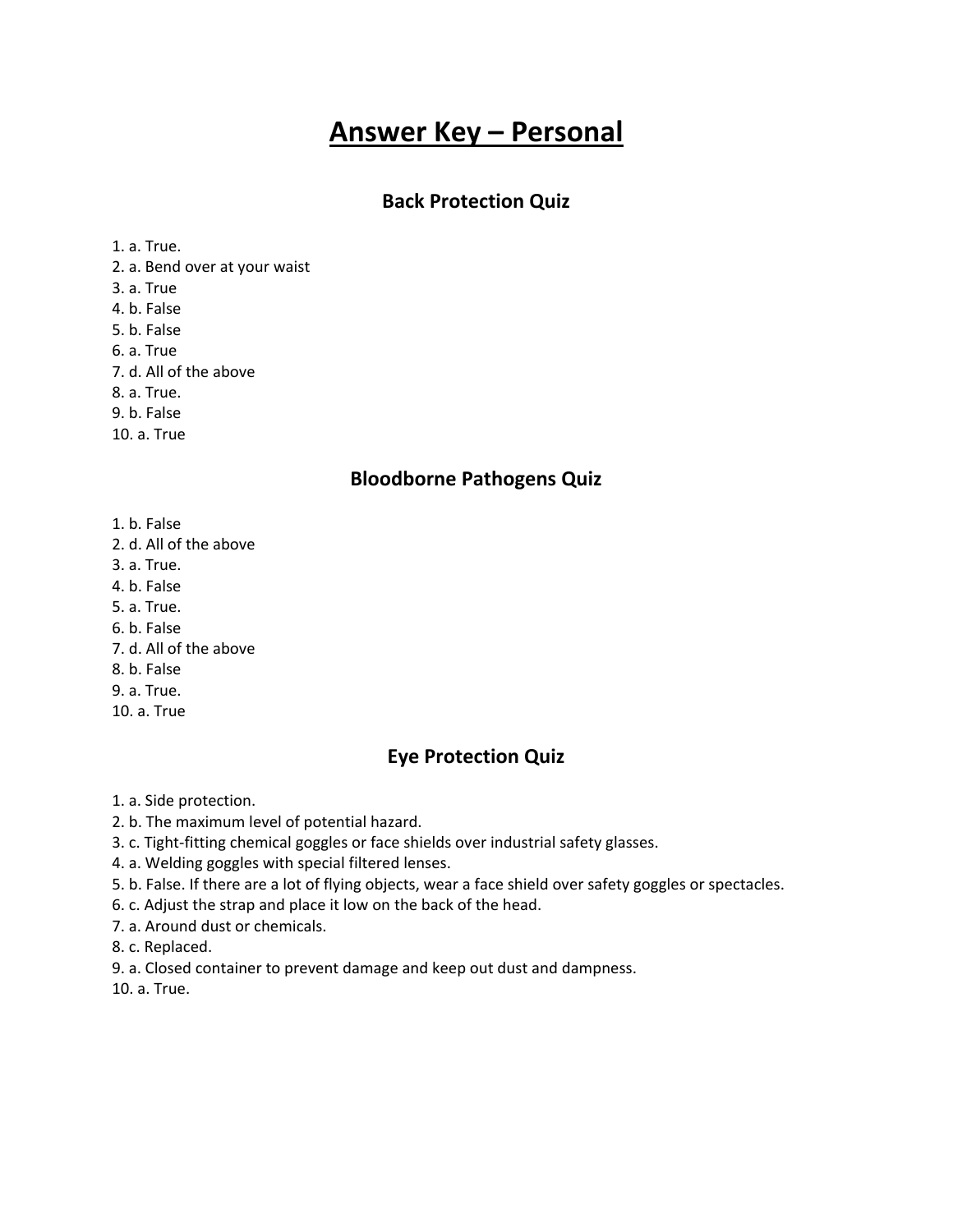## **Foot Protection Quiz**

1. b. False. Always wear sturdy shoes with low heels and nonskid soles.

- 2. c. Falling or rolling objects.
- 3. b. Nonskid soles.
- 4. a. Have reinforced, impact-resistant toes.
- 5. b. Aluminum alloy, fiberglass or galvanized steel footguards.
- 6. c. No metal parts, including nails.
- 7. b. Rubber or neoprene.
- 8. a. Removable over-the-ankle spats.
- 9. b. Follow decontamination procedures.
- 10. a. Keeping aisles clear of slipping and tripping hazards.

#### **Hand Protection Quiz**

- 1. c. All parts of the hand can be injured on the job.
- 2. b. Chemicals
- 3. c. Infection
- 4. a. A place on the machine or tool where the work actually takes place
- 5. c. Working around machinery with moving parts
- 6. a. Not use the machine or tool, and report the defect to a supervisor.
- 7. c. Both a and b.
- 8. c. Rubber
- 9. b. Repetitive motion disorder
- 10. a. Cuts, punctures, and abrasions.

### **Head Protection Quiz**

1. a. Identify hazards and provide workers with appropriate personal protective equipment.

2. b. False. Type II hard hats provide protection from both top and side impacts. Type 1 offers only top protection.

- 3. a. A blow or penetration.
- 4. c. Absorb the shock of an impact.
- 5. a. True.
- 6. b. Never worn around electricity.
- 7. b. False. Use a hard hat liner, not a hat over a hard hat, when it's cold.

8. c. Replaced.

- 9. a. Takes a heavy blow or has a cracked, broken, or punctured shell.
- 10. c. Away from the sun or high heat.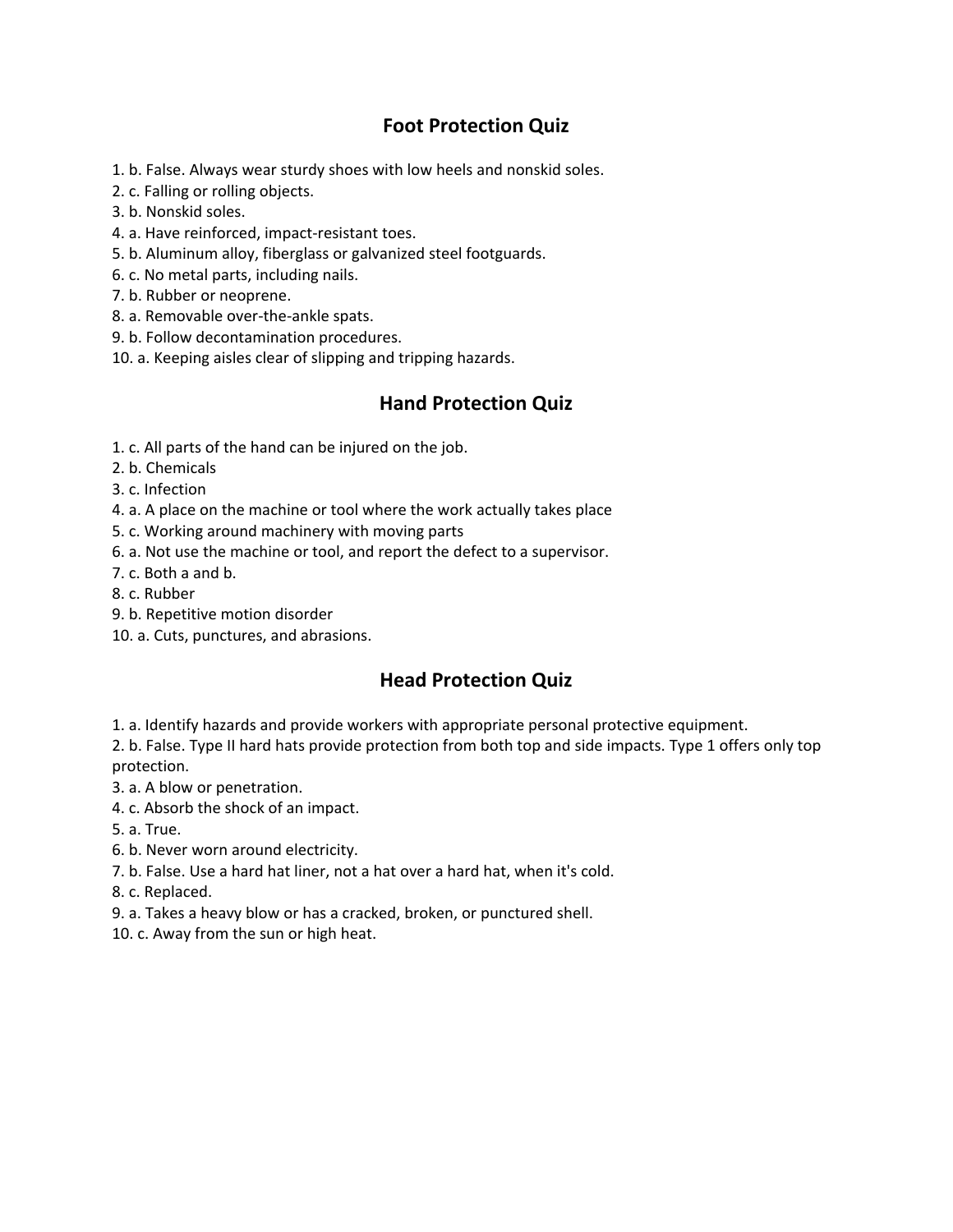# **Hearing Protection Quiz**

1. a. True.

2. c. 85 decibels or more.

3. a. Monitoring workplace noise and testing employee hearing.

4. c. Both a (replacing worn or loose machine parts) and b (installing sound barriers around noisy equipment).

5. b. False. Never use cotton balls; such homemade devices don't protect against noise.

6. b. The highest level of protection.

7. a. Soft flexible pads on a headband that cover and seal the ear canal entrance.

8. c. Both a (uncomfortable) and b (loose, cracked, or don't seal well).

9. c. Noise or ringing in the ears.

10. a. True.

# **Personal Protective Equipment Quiz**

1. a. True.

2. a. True.

3. a. True.

4. a. True. This duty is considered part of the employer's obligation to be sure that the PPE is in good condition.

5. b. False. This is one of the exceptions to the general rule. Employers are not required to pay for nonspecialty safety-toe protective footwear (including steel-toes shoes or steel-toe boots) that the employer allows to be worn off the job.

6. b. False. This is another exception. Employers are not required to pay for nonspecialty prescription safety eyewear that can be used off the job.

7. a. True.

8. b. False. Employers are not required to pay for items designed to protect the employee from weather, such as winter coats, raincoats, ordinary sunglasses, and sunscreen, because they are also not considered to be PPE.

9. a. True.

10. b. False. Employers cannot require employees to own their PPE as a condition of employment.

### **Prevent Heart Attacks Quiz**

1. b. A blood clot that clogs the arteries.

2. b. False. A family history is a strong reason to reduce other risk factors.

3. b. Repair much of the damage done by smoking.

4. c. Eating fresh fruits and vegetables.

5. a. True.

6. a. True.

7. c. Both a (high blood pressure) and b (diabetes).

8. c. Consult your doctor.

9. a. True.

10. a. Your heart isn't getting enough oxygen.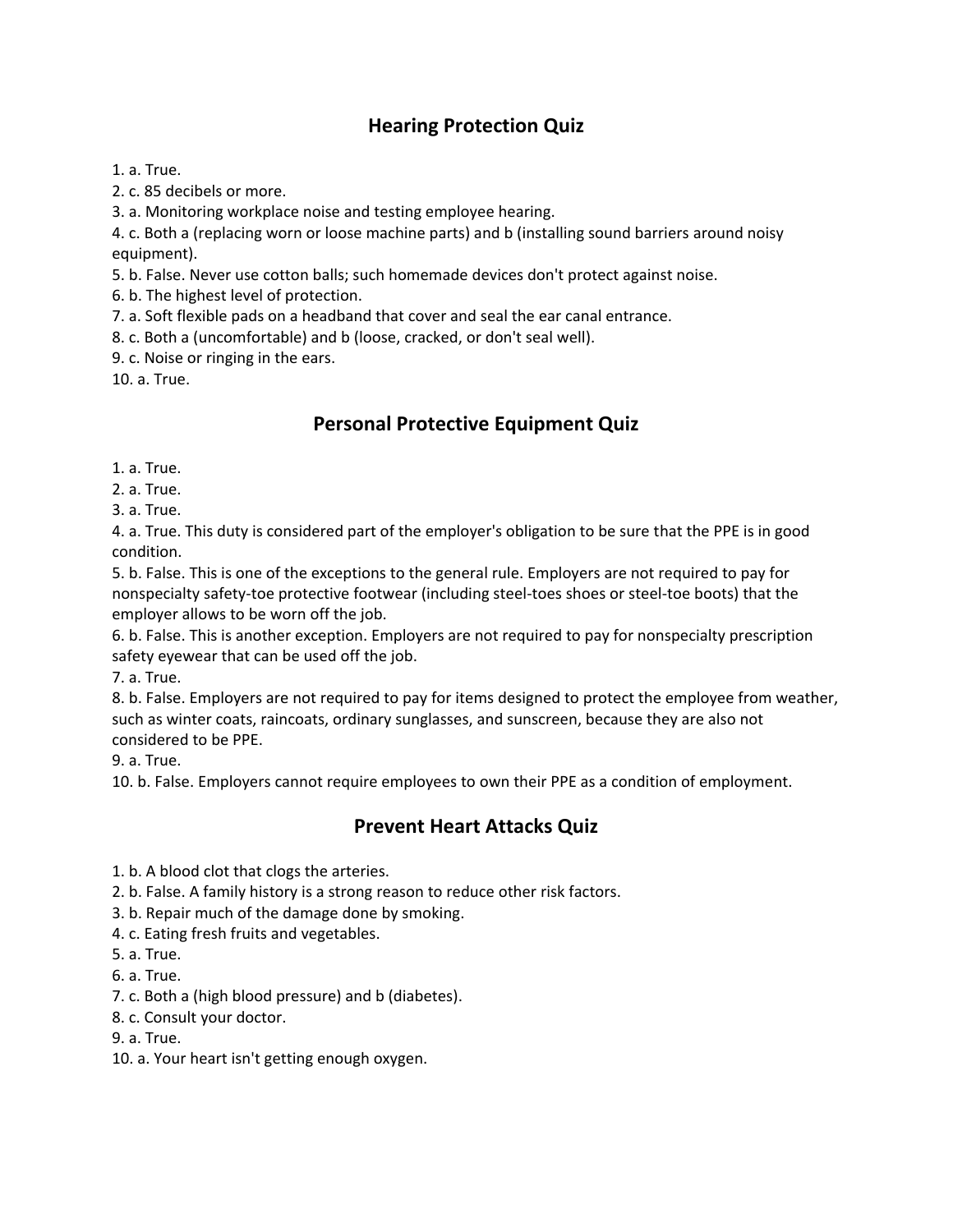# **Respiratory Protection Quiz**

1. b. Using engineering controls like ventilation

2. c. Has too little oxygen

3. b. The air is contaminated, but has enough oxygen.

4. a. A tank or compressor to supply air

5. c. Chemicals the respirator protects against

6. a. Provide a good seal to keep contaminants out.

7. b. False. All employees must have proper respirator fit testing; people with glasses or beards may not be able to get a good fit.

8. a. True

9. a. Deteriorated rubber or plastic parts. A respirator should have tight connections and fully charged tanks.

10. b. Dry and neither very hot nor cold

## **Skin Protection Quiz**

1. a. True.

2. b. False. Wash with soap and water. Detergents or solvents are too harsh and can cause irritate your skin.

3. a. True.

4. a. True.

5. b. False. Sensitization can also develop from only one exposure.

6. a. True.

7. b. False. Barrier creams and lotions should be used only to protect against mild "irritants." They do not provide as good protection as gloves.

8. a. True.

9. a. True.

10. b. False. Skin disease is the most common on-the-job illness. Don't take skin problems lightly.

### **Stress Prevention Quiz**

1. b. False. Brief periods of stress can give you extra energy and focus to deal with threatening situations.

2. a. Illness and heart attack.

- 3. b. Have personal problems.
- 4. b. Attempt to solve problems rather than worry about them.
- 5. c. Setting priorities and tackling the tasks.
- 6. b. False. You can never control everything, and trying to will add to stress.
- 7. a. True.
- 8. b. Clears your head and relaxes your muscles.
- 9. b. False. They can, in fact, cause new problems that add more stress.
- 10. c. Learn techniques to prevent or deal with stress.